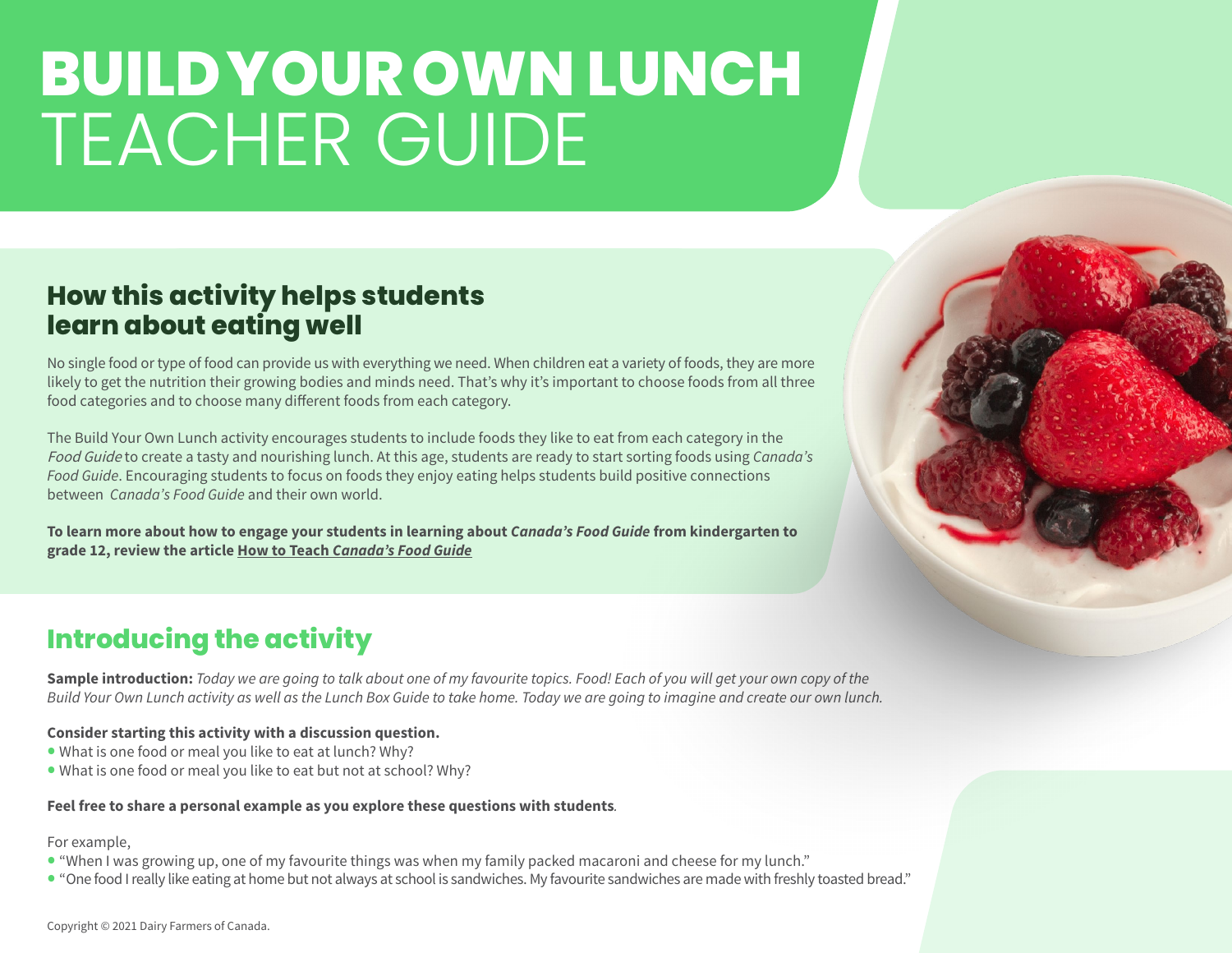**Sample instructions:** *Take a minute to look at the lunch examples on the Lunch Box Guide before you start dreaming up your lunch creation. This is the guide we'll be using to make a delicious lunch today.*

*One thing you may notice is that there are spaces for different types of foods. For example, there are two spaces for vegetables or fruits you like to eat. Sometimes these foods can be by themselves or on the side of a meal – like when you have a piece of fruit (for example, the orange in the leftover beef and noodle bowl) or veggies and dip (for example, the pepper slices in the DIY Lunch Kit). But sometimes these foods are part of the meal or mixed in – like broccoli in the noodle bowl, tomato sauce on pasta, or cabbage inside dumplings.*

*Now think about what you want to include in your lunch. Your lunch idea can be a meal you really enjoy or a new idea for a lunch you'd like to try.*

- *Create a name and write it in the title section.*
- *Write down the names of the foods you will need to make your lunch. These are the ingredients for your lunch menu. Try to include at least two types of vegetables or fruits, one type of whole grain food, and two types of protein foods. Include any sauces and sides needed to complete your dish. Use the examples in the Lunch Box Guide for inspiration if needed.*
- *This activity sheet is a guide to get you started. If you need more ingredients than will fit in the space provided, that's okay; write them in! For example, if your favourite burger toppings are lettuce, tomato, mushrooms, and onions, you can include them all – you don't have to stop at two. Eating many different foods is not only delicious, it gives us energy to play, learn, and move our bodies.*
- *Once you have written the name of your lunch and your ingredients, start drawing or add images of the ingredients and of your final lunch.*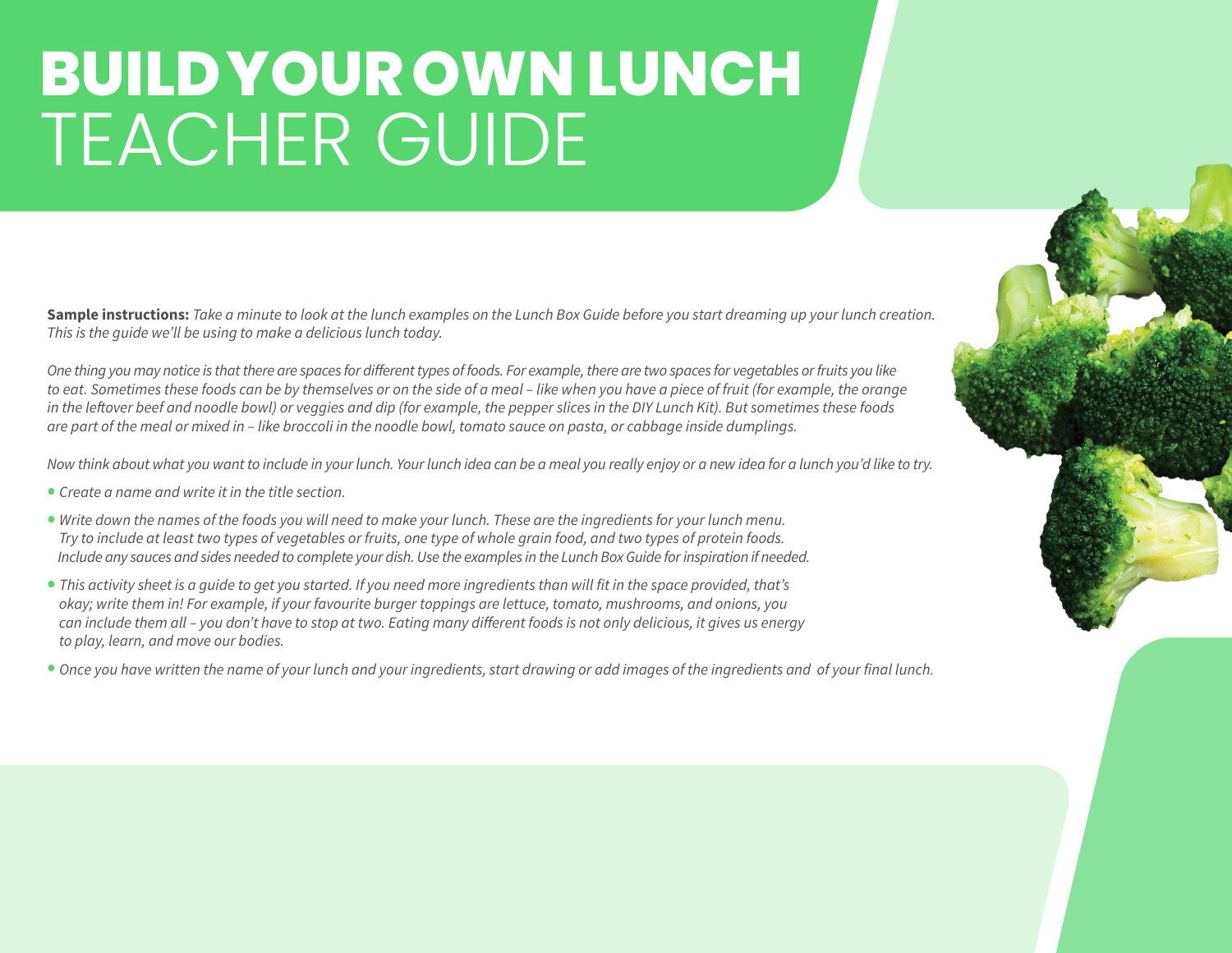### **Activity answer key**

*Students can share images for their lunch in many ways, such as drawing, collaging, using online images, or even taking their own photos. If you have a set of [Food Picture Card](https://dairyfarmersofcanada.ca/en/teachnutrition/ab/educational-resources/elementary-4-6/food-picture-cards-and-study-prints-4-6)s in your classroom, these could also be used for this activity.*

*The name of my lunch is:* Easy Pita Pizza

#### **This is what is in my lunch: My lunch looks like this:**